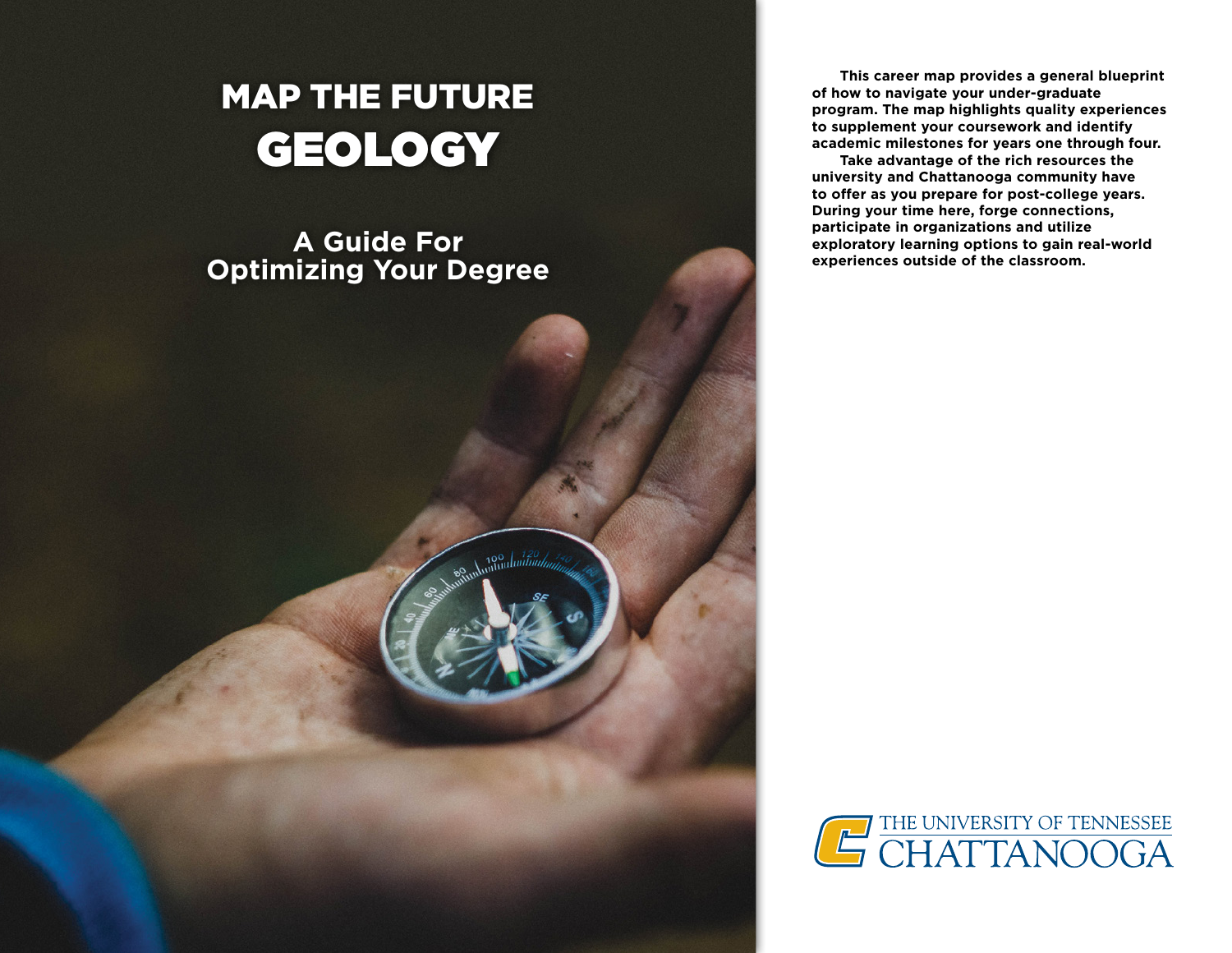# **ABOUT THE COLLEGE OF ARTS AND SCIENCES**

Our mission is to provide an environment for intellectual curiosity and a foundation for life-long learning, thinking, refection and growth. We do this by: equipping students with transferable skills, encouraging cultural and intellectual diversity and advancing knowledge through research and creative activities.

Small classes, careful advising and personal attention make our commitment work for students majoring in the fine arts, the humanities, the sciences and behavioral sciences, and for students preparing for professional study through a liberal education.

# **YOUR GEOLOGY DEGREE**

The Department of Biology, Geology and Environmental Science (BGE) consists of one integrated department with three divisions representing the degree programs: Division of Biology, Division of Geology, and Division of Environmental Science.

In addition to teaching, our faculty are engaged in research activities and geology majors are encouraged to participate. Each spring the department offers a ten-day field experience to examine either the geology of the Southwest USA or international locations including Costa Rica, Spain and Scotland, alternating each year.

# **Geology**

UTC's campus is a prime location, a geological playground with easy access to a diverse makeup of rocks and exposures of folds and faults with the valley, ridge, nearby Cumberland Plateau and Blue Ridge Mountains.

Students pursuing a B.S. in Geology choose a concentration from these options:

#### **Geology**

**Environmental Geology** 

**STEM Education Geology: Students earn a degree in geology and certifcation to teach high school or middle school science.** 

**utc.edu/geology** 

# **SCHOLARSHIP OPPORTUNITIES**

Specific to Geology majors:

# **Hoover-Nofsinger Award**

Based on successful academic performance and/or fnancial need. Awarded to a rising junior.

# **Lebron B. Carver Field Scholarship**

A maximum amount of \$1000 is awarded to offset the expense of feld camp or research activities.

# **Lebron B. Carver Scholarship**

Awarded to deserving students selected by the geology faculty.

# **Geology Award**

Awarded to an outstanding senior selected by the geology faculty.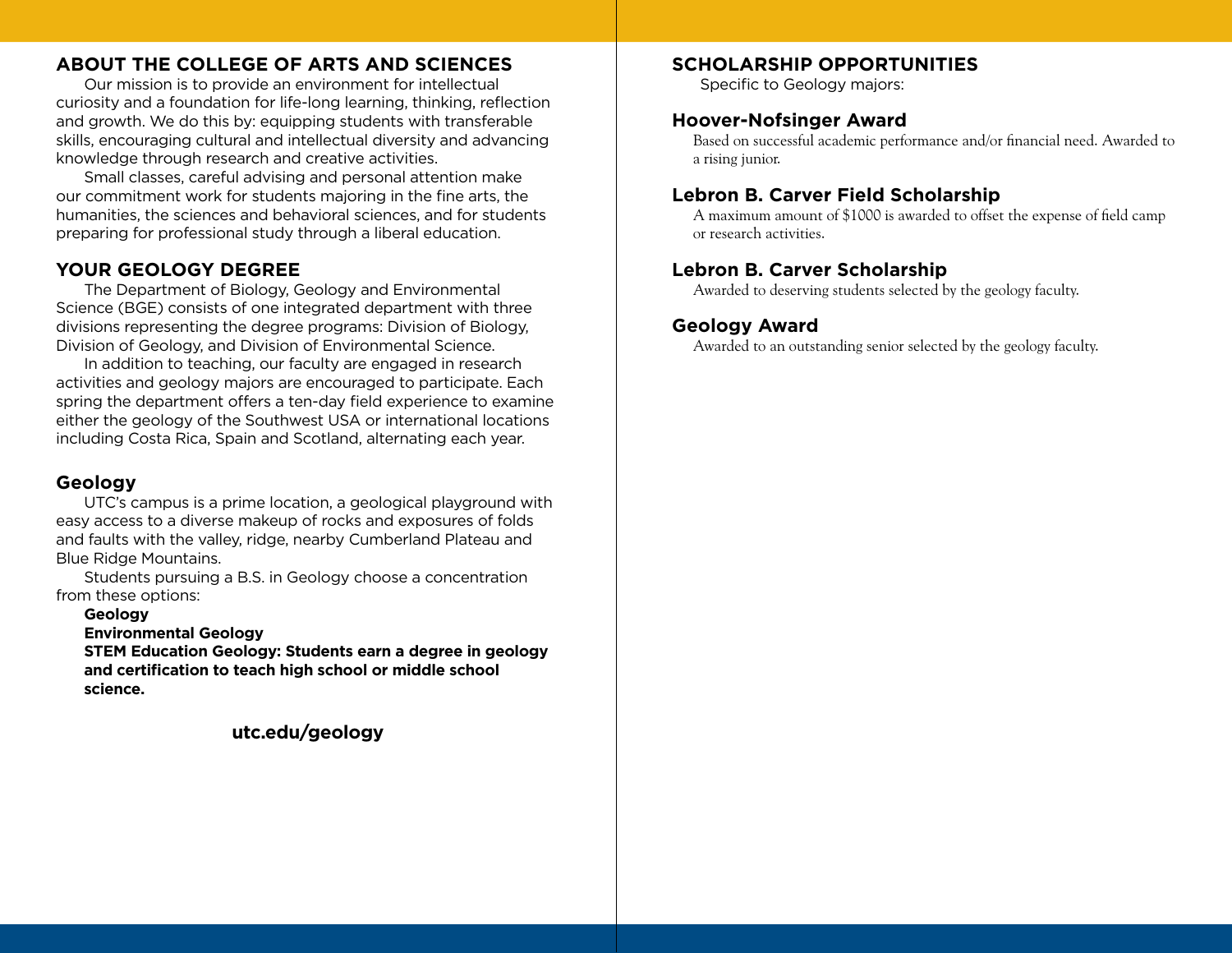# **INTERNSHIP OPPORTUNITIES**

UTC emphasizes opportunities for meaningful learning experiences, inside and outside of the classroom. From conducting original research to exciting internships and community outreach initiatives, Geology students take advantage of resources on campus and in Chattanooga.

#### **RESEARCH**

The department offers research opportunities in the following areas. Visit our website to learn more about specific research opportunities.

Conservation and Restoration Ecology, Evolution and Behavior Environmental and Human Health Geology Geospatial Sciences Microbiology Molecular Biology, Cell and Physiology Systematics and Biodiversity

#### **INTERNSHIPS**

In recent years, our department has placed students in internships with a variety of locations and opportunities, including:

Erlanger Health System Crabtree Farms Chattanooga Zoo Tennessee Valley Authority Refection Riding Arboretum and Nature Center City of Chattanooga Tennessee Aquarium Tennessee Department of Environment and Conservation Tennessee State Parks

# **CAREER POSSIBILITIES**

Are you starting college with a specific career in mind? Geology graduates excel in these fields and more.

Visit University Career Services at utc.edu/careerstudent-employment for a detailed list of career possibilities.

#### **Industry/Business**

Engineering Geologist Hydrogeologist Mudlogger Wellsite Geologist Economic Geologist Petroleum Geologist Project Geologist Exploration Geologist Environmental Consultant Project Manager Environmental Planner Field/Lab Technician Map Specialist Staff Geologist Soil Scientist Park Ranger Forest Ranger Materials Analyst Urban/Regional Planner

# **Education**

Secondary Science Teacher Community College (with MS) 4-year University (with PhD)

#### **Technical Writing and Editing**

Illustrator Science/Technical Writing

### Sample **Advanced Study Options** specialists

with graduate or professional degree

Environmental Law Paleoclimatologist Oceanographer Glacial Geologist Planetary Geologist Geophysicist/Field seismologist Volcanologist Geochemist Paleontologist

These options do not represent all of the occupations you might consider. Some of the options listed above might require additional training.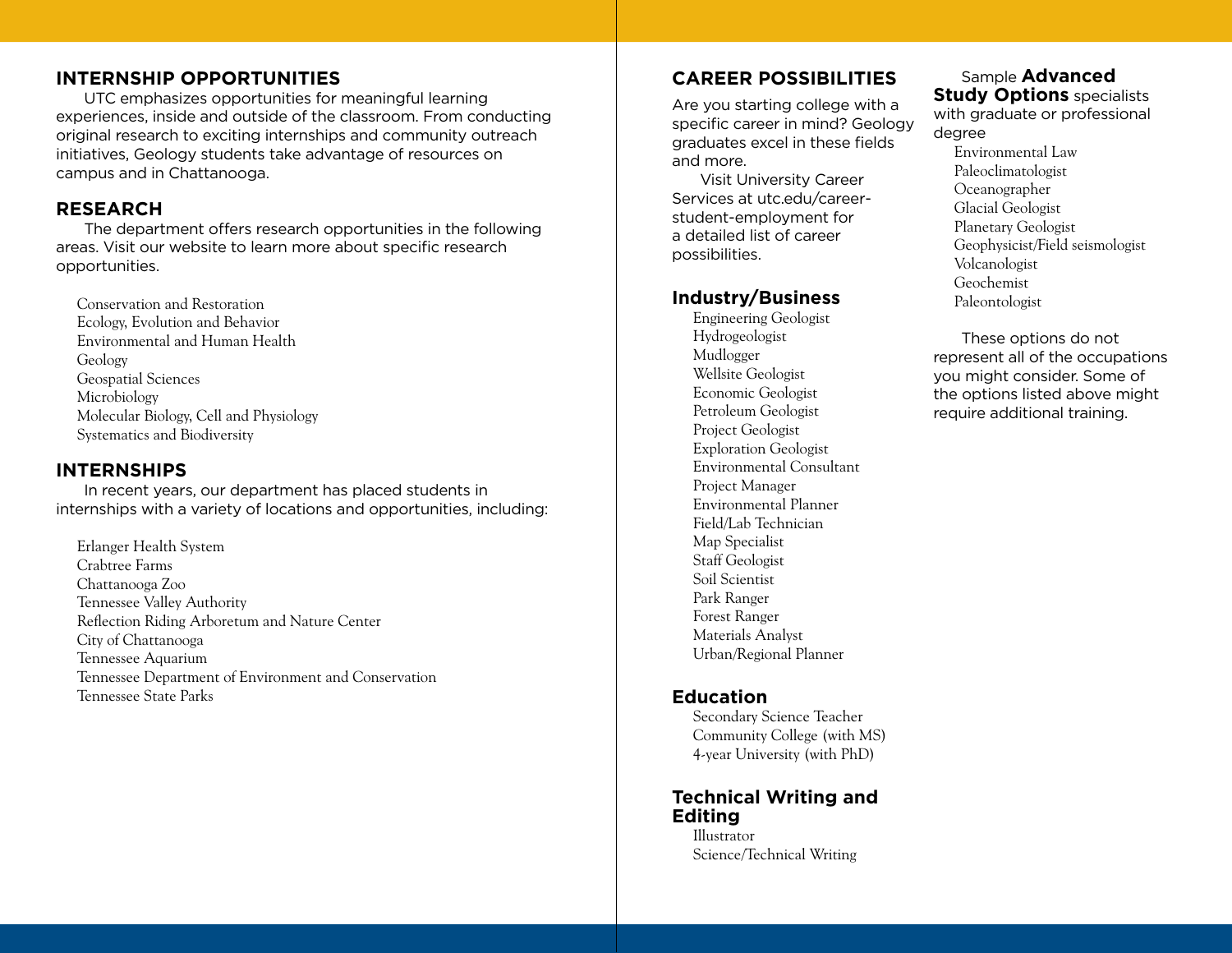

#### **SUCCESS TRACK: GEOLOGY DEGREE: BS IN GEOLOGY: GEOLOGY AND GEOLOGY: ENVIROMENTAL GEOLOGY**

|                            | <b>YEAR1</b>                                                                                                                                                                                                                                       | <b>YEAR 2</b>                                                                                                                                                                                                   | <b>YEAR 3</b>                                                                                                                                                                                           | <b>YEAR 4</b>                                                                                                                                                                                                              | <b>PROF. DEVELOP.</b>                                   |
|----------------------------|----------------------------------------------------------------------------------------------------------------------------------------------------------------------------------------------------------------------------------------------------|-----------------------------------------------------------------------------------------------------------------------------------------------------------------------------------------------------------------|---------------------------------------------------------------------------------------------------------------------------------------------------------------------------------------------------------|----------------------------------------------------------------------------------------------------------------------------------------------------------------------------------------------------------------------------|---------------------------------------------------------|
| <b>EXPLORATION</b>         | Meet with geology advisor<br>to discuss career path and<br>determine best approach<br>to major concentration.<br>Read about geoscience<br>jobs and skills required at<br>U.S. Bureau of Labor and<br><b>Statistics and AGI.</b>                    | List career options and<br>determine if graduate level<br>education is required.<br>Meet with faculty to discuss<br>experience and skills<br>required.<br>Match your course plan to<br>future goals.            | Seek internships.<br>Begin contacting graduate<br>schools and employers<br>relevant to your career<br>path.<br><b>Build relationships with</b><br>faculty who will provide<br>reference letters.        | Visit prospective employers<br>and graduate schools.<br><b>Work with University</b><br><b>Career Services and</b><br>Geology advisor to finalize<br>professional and/or future<br>academic plans.                          | Geological Society of<br>America                        |
| <b>ACADEMIC MILESTONES</b> | Complete GEOL 1110(L)<br>Physical Geology, 1120(L)<br>Historical, CHEM 1110(L)<br>and 1120(L), General<br>Chemistry I & II.<br>Begin Math requirements.                                                                                            | Complete GEOL 3410<br>Mineralogy, 3420<br>Petrology, and additional<br>required science sequence<br>courses.<br>Continue working on<br><b>General Education and</b><br>geology requirements.                    | Meet with faculty to<br>discuss capstone research<br>possibilities.<br><b>Continue General</b><br><b>Education and geology</b><br>requirements.                                                         | <b>Complete all General</b><br>Education and geology<br>requirements per program<br>plan created with your<br>advisor.<br>Apply for graduation and<br>complete Senior Exit Exam.                                           | American Institute of<br><b>Professional Geologists</b> |
| <b>CONNECTIONS</b>         | Join UTC Geology Club<br>and the American Institute<br><b>Student Chapter.</b><br>Introduce yourself to<br>geology faculty, discuss<br>professional plans and ask<br>for advice.                                                                   | Deepen involvement in<br>student clubs and consider<br>running for an officer<br>position.<br>Attend a TN AIPG meeting.                                                                                         | Attend a meeting with<br><b>Geological Society of</b><br>America (GSA).<br><b>Attend service projects</b><br>with UTC Geology Club.<br>Contact faculty and grad<br>students to choose grad<br>programs. | Apply for student<br>membership in GSA or<br>AGU.<br>Present research at GSA<br>meetings, UTC Research<br>Dialogues, and/or<br>Tennessee Academy of<br>Science.                                                            | <b>American Geophysical</b><br>Union                    |
| <b>READINESS</b>           | <b>Meet with University Career</b><br>Services to identify four<br>skills employers want and<br>begin cultivating them.<br>Attend a part-time job fair<br>in fall or spring.<br>Prepare draft of curriculum<br>vitae with your faculty<br>advisor. | Apply for scholarships.<br>Research skills required for<br>future careers.<br>Consider undergraduate<br>research-apply year three.<br>Explore graduate and<br>professional opportunities<br>beyond Chattanooga. | Refine CV.<br>Apply for department<br>scholarships; and for<br>field camp if considering<br>graduate school.<br>Finalize graduation<br>application packet.                                              | Finalize CV for prospective<br>employers and graduate<br>school applications.<br>Prepare to take GRE<br>if attending graduate<br>school and ASBOG for<br>professional path.<br>Prepare a professional<br>LinkedIn profile. | <b>American Geosciences</b><br>Institute                |
| <b>ACHIEVEMENT</b>         | Complete 30 credit hours.<br>Meet with your geology<br>advisor twice.<br>Have your second year<br>mapped out and a general<br>plan for years three and<br>four.                                                                                    | Complete 60 credit hours.<br>Meet with your geology<br>advisor at least three times.<br>Have your third year<br>mapped out and a general<br>plan for year four.                                                 | Complete 90 credit hours.<br>Meet advisor twice and<br>check on graduation goals.<br>Prepare employment<br>and graduate program<br>admissions packets.<br>Complete admission exams.                     | Complete 120 credit hours<br>(39 hours at the 3000-<br>4000 level), capstone<br>research project and other<br>graduation requirements.<br><b>Attend commencement</b><br>and prepare to join the<br>Alumni Association.     |                                                         |